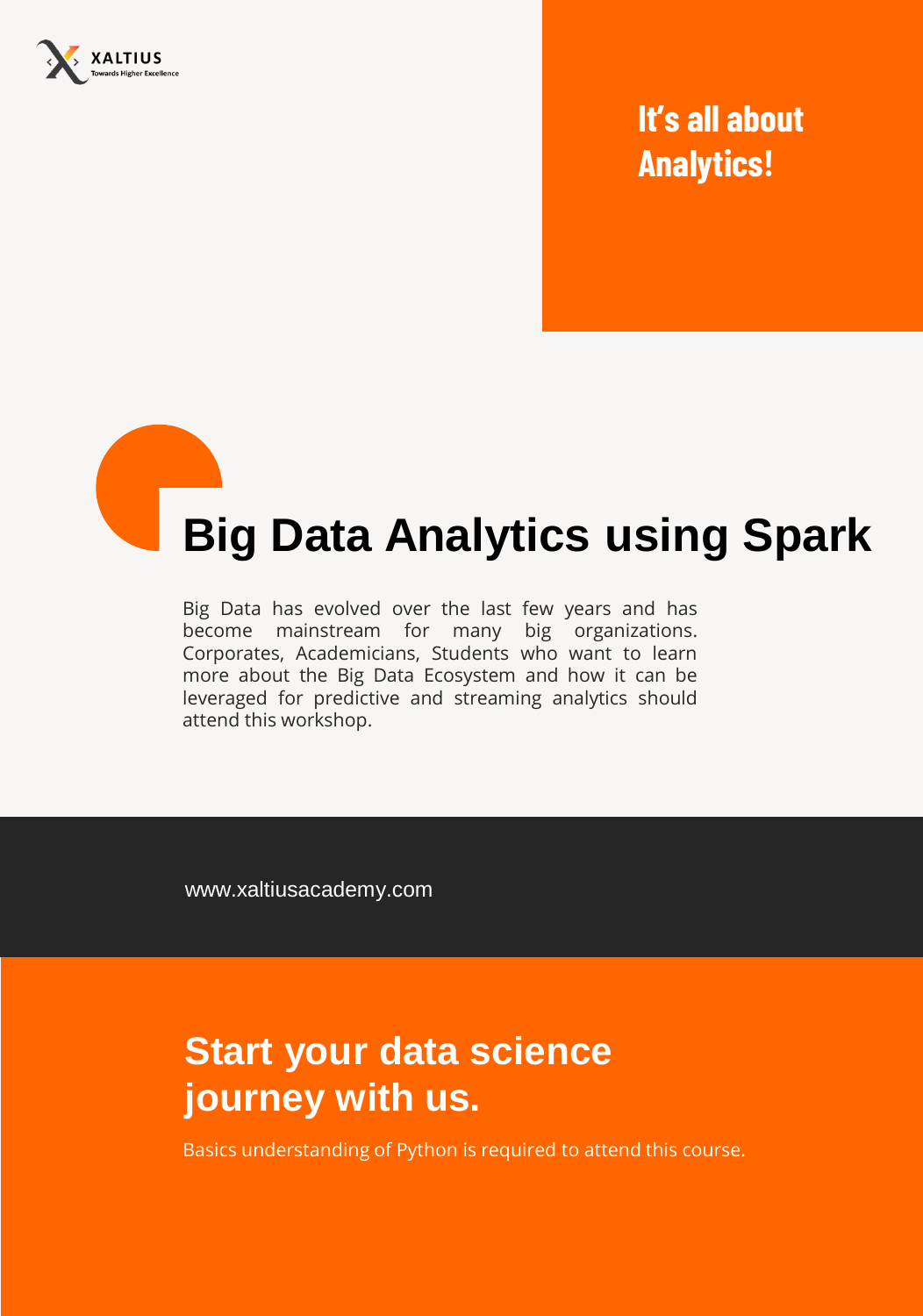

**A short course in 16 hours.**

## **What You'll Learn**

This course covers the fundamentals of Big Data using PySpark. Spark is a "fast cluster computing framework" for Big Data Processing. It lets you run programs and operations up-to 100x faster in memory. You will be exposed to various libraries in PySpark for Data Processing and Machine Learning. You will have a chance to work with various datasets through guided hands-on training. At the end of this course, participants will gain an indepth understanding of PySpark and its application to general Big Data analysis. This workshop will be conducted using a tool called Databricks which is used today to run big data loads on spark.

**Learn how you can put your data to good use.**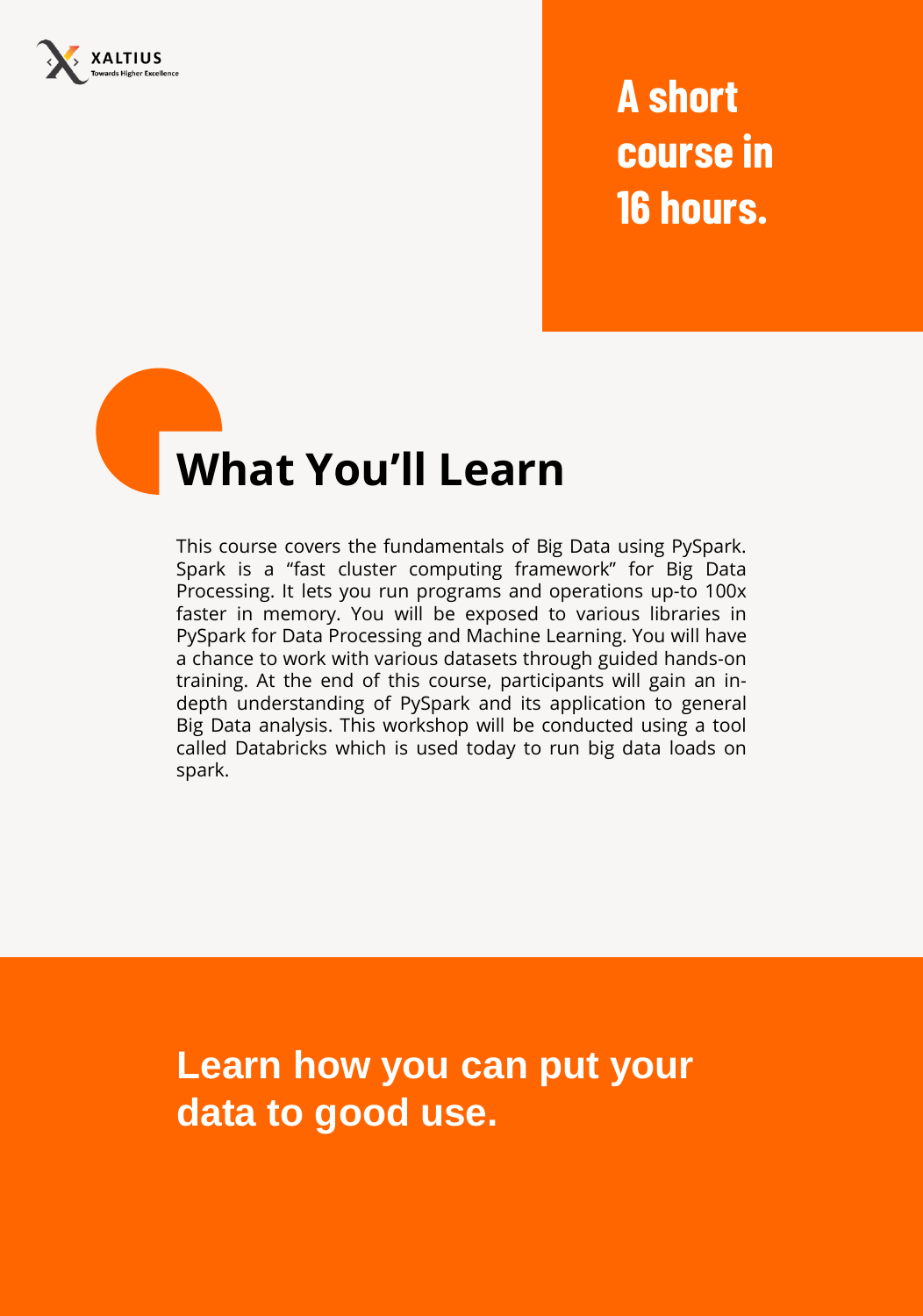## **About the Course**

These are the key takeaways that participants will gain:

- Basic understanding of Big Data processing
- How to play with data and programming
- Understanding of Distributed dataset
- Exposure to Dataframes
- Leveraging Spark to do Analytics
- Work with various business cases

### It's about your goals & your future!

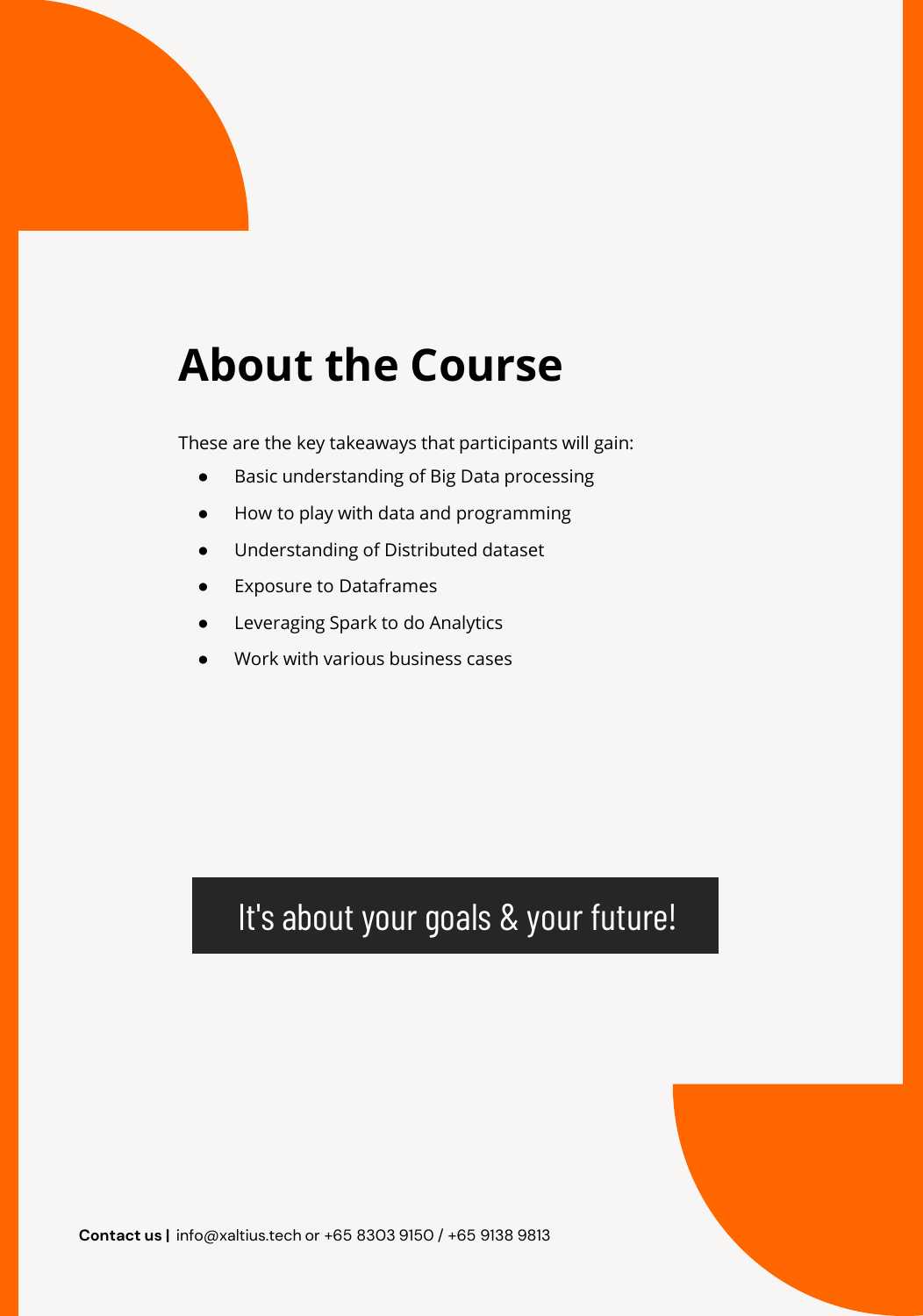### **Course Outline**

#### **Module 1: Introduction to Big Data Ecosystem and Databricks**

The participants will be introduced to the basics of Big Data as well as the various concepts and different frameworks for processing Big Data. They will learn major tools and frameworks available in the market for Big Data, Pros and Cons of the tools and frameworks.

#### **Module 2: Introduction to Big Data Analysis using PySpark**

The participants will be exposed to the basics of spark with python, playing with data and functional programming.

#### **Module 3: Programming in PySpark**

The participants will be exposed to the backbone of Spark, resilient distributed dataset RDDs. We will learn how RDDs are created, executed and various transformations and actions (map, reduce, collect among others) using RDDs.

#### **Module 4: PySpark SQL and Dataframes**

Structured data processing is important when profiling and understanding data. Spark provides an elegant method for the above using Spark SQL. The participants will be exposed to dataframes, the distributed SQL query engine, operations using Spark SQL and data visualization using PySpark.

#### **Module 5: Machine Learning with PySpark**

Participants will be exposed to various machine learning methods and algorithms and will work will different datasets to perform regression, clustering, classification among other such operations. Participants will also understand and learn to go through the process of model training and evaluation.

#### **Module 6: Streaming Analytics**

Participants will be exposed to real time streaming data and how spark can be leveraged to deal with real time data and perform real time analytics.

#### **Module 7: Practice and Extra Hands-on Workshops**

Participants will have the opportunity to work with various datasets and practice all the operations and techniques learnt over various modules. Trainers and Assistant Trainers will help the participants through their exercises and practice sessions. This will give the participants an opportunity to get a thorough grasp of programming using PySpark.